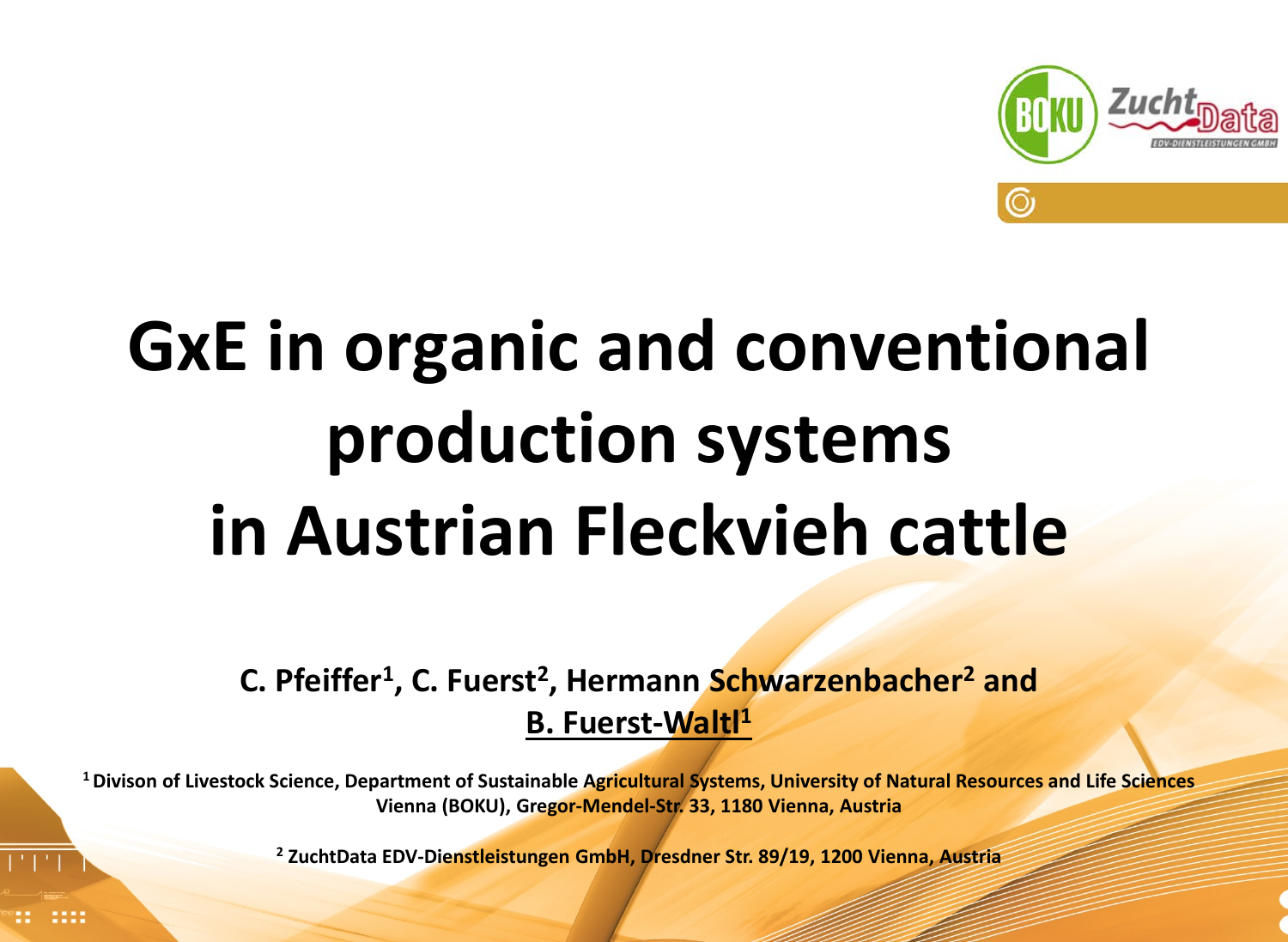#### **Background (І)**



- Front-runner in organic agriculture
	- ~20% of agricultural land
	- ~18% of all dairy cows
- Same breeding objectives for all breeders
	- **T** Total merit index (38% milk, 18% beef, 44% fitness)
- Survey in 2012
	- Organic farmers weighted functional traits higher

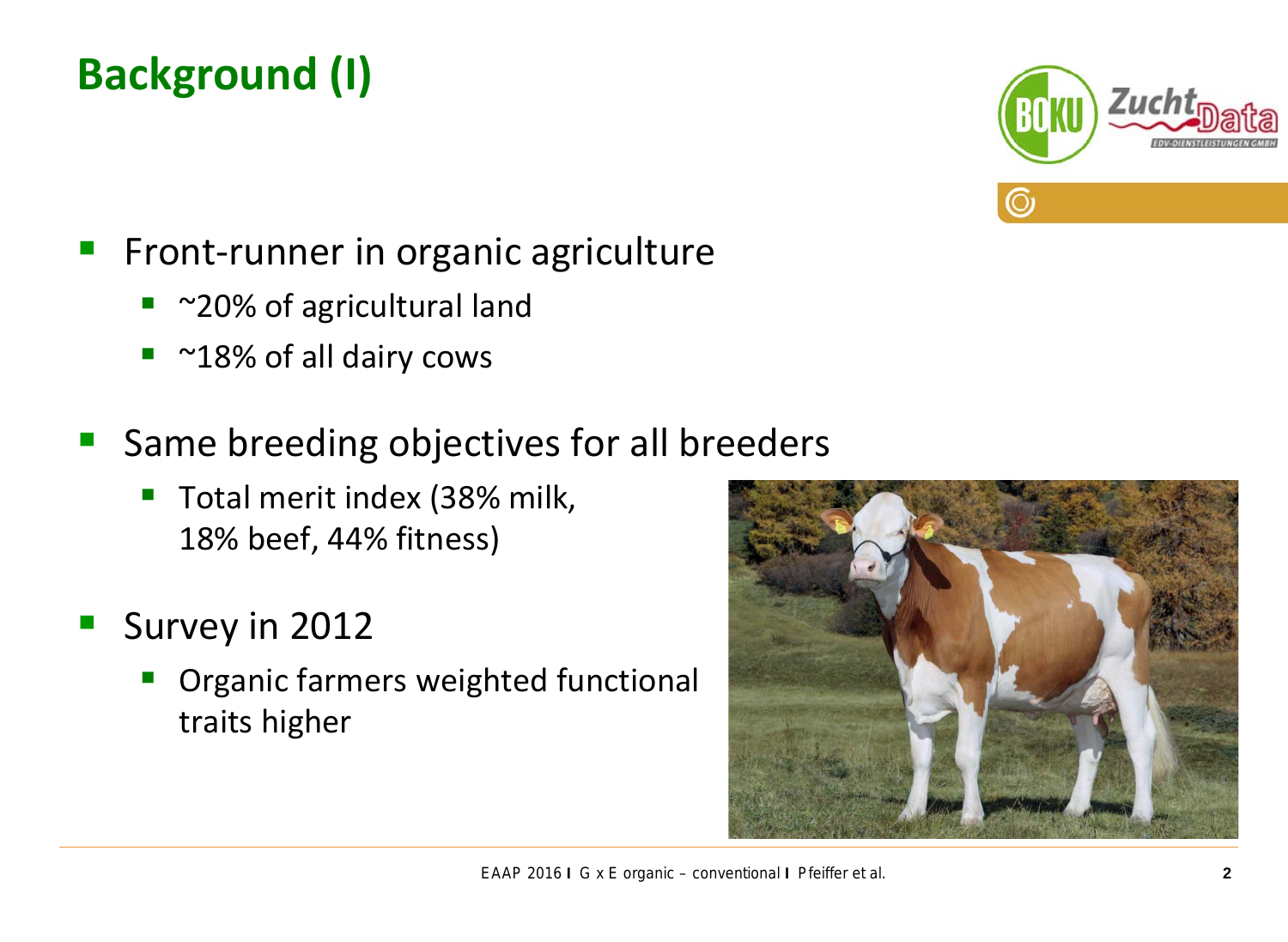#### **Background (ІI)**



- In both production systems (PS)
	- Improvement of genetics and management
- Organic dairy cows have a reduced milk performance of 14%
- Stricter regulations for organic
- Tremendous variety of PS

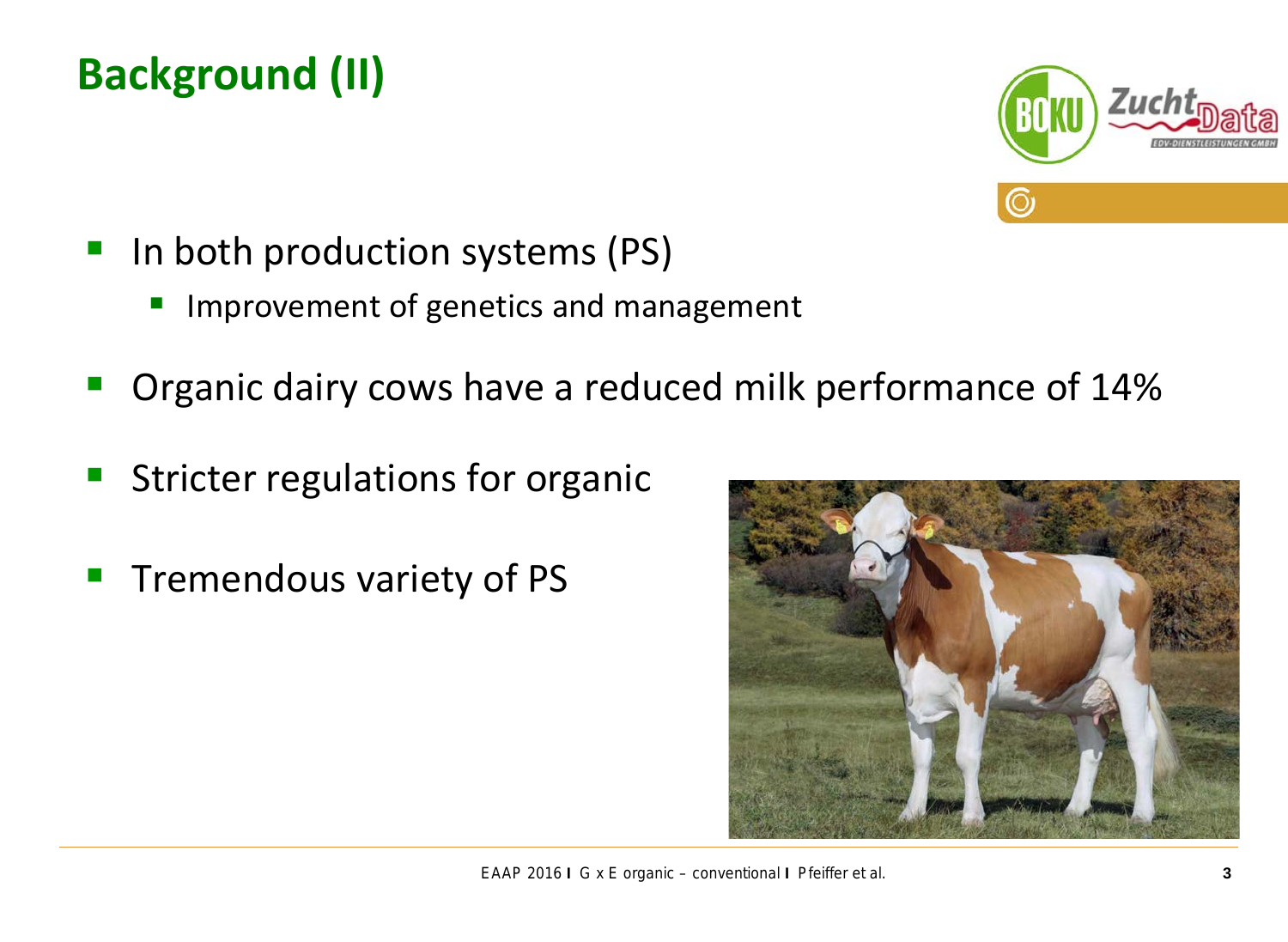

### **Are the selected animals the best for different PS?**

### **Existence of possible G x E?**

**Re-ranking of animals?** 

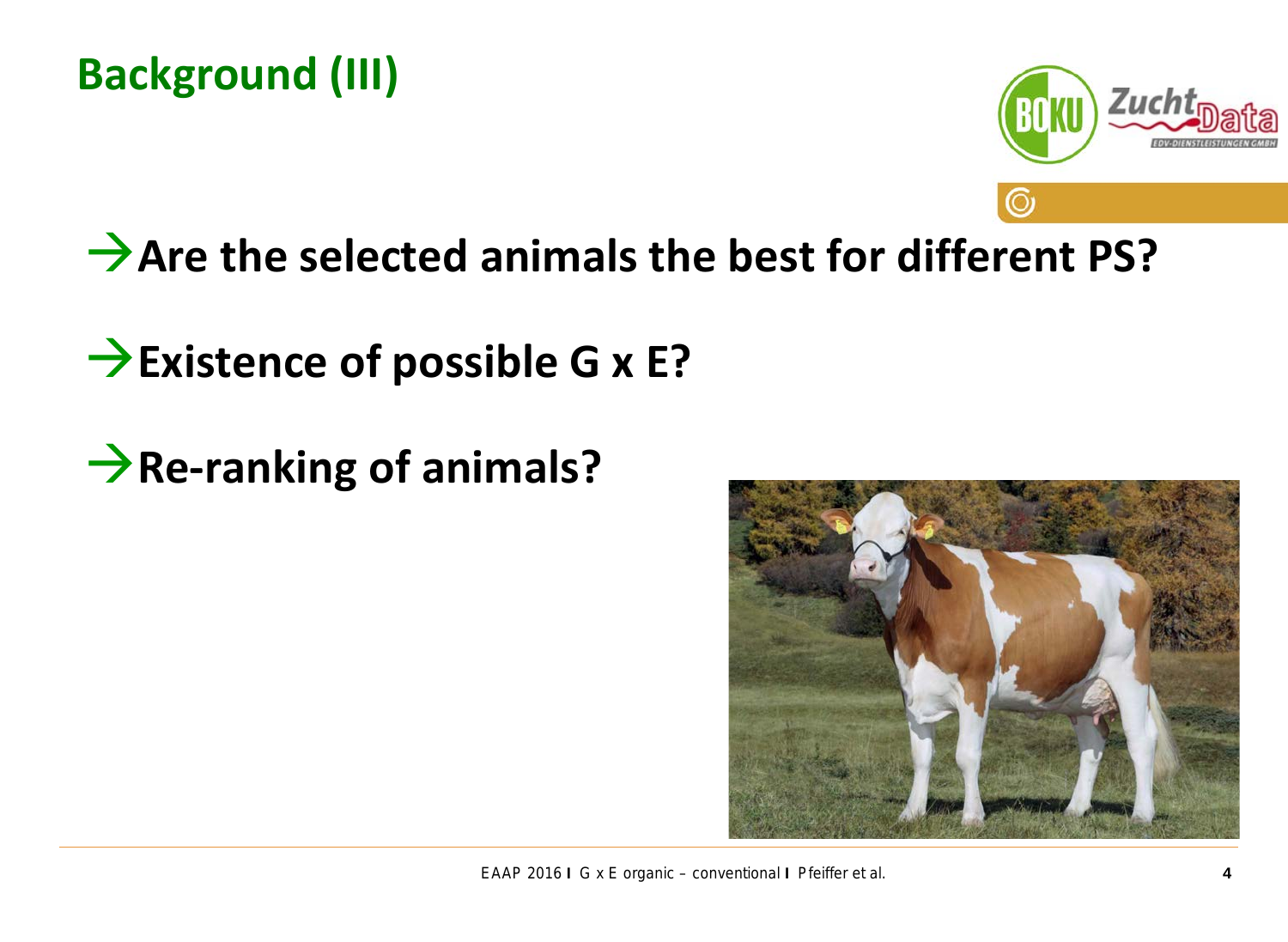#### Investigation of G x E interactions for different PS

- Milk kg
- Persistency (**PERS**)
- **Functional longevity (LONG)**
- Somatic cell score (**SCS**)
- Clinical mastitis (**CM**)
- Milk fever (**MF**)
- Early fertility disorders (**EFD**)
- Cystic ovaries (**CO**)
- Non-return rate 56 cows (**NR56**)
- Interval from first to last insemination cows (**FLI**)



 $\odot$ 

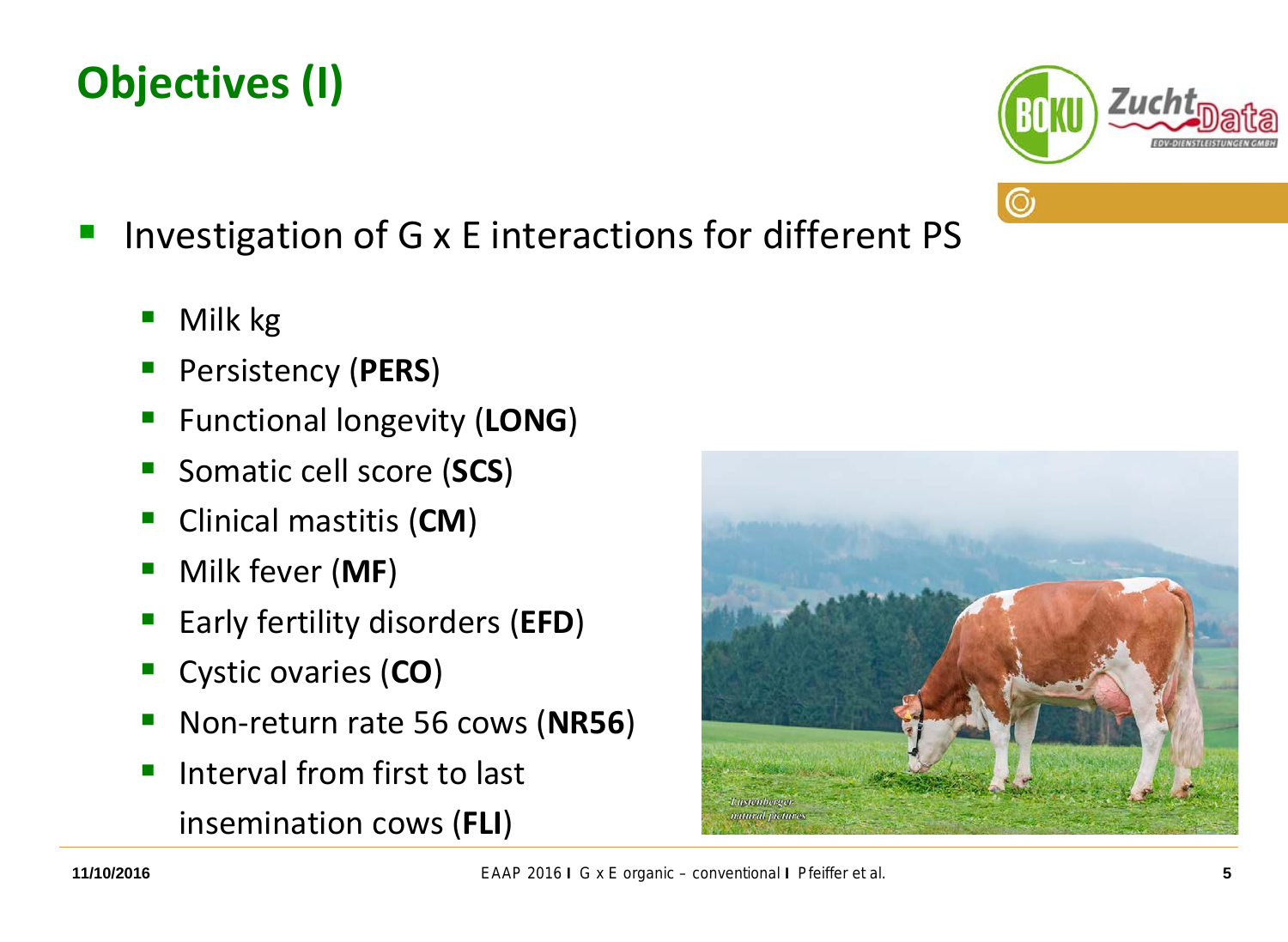#### **Objectives (II)**



- Conduct an approximate multitrait 2-step procedure applied to yield deviations and de-regressed breeding values
- **According to results recommendations for specific breeding** programmes are given

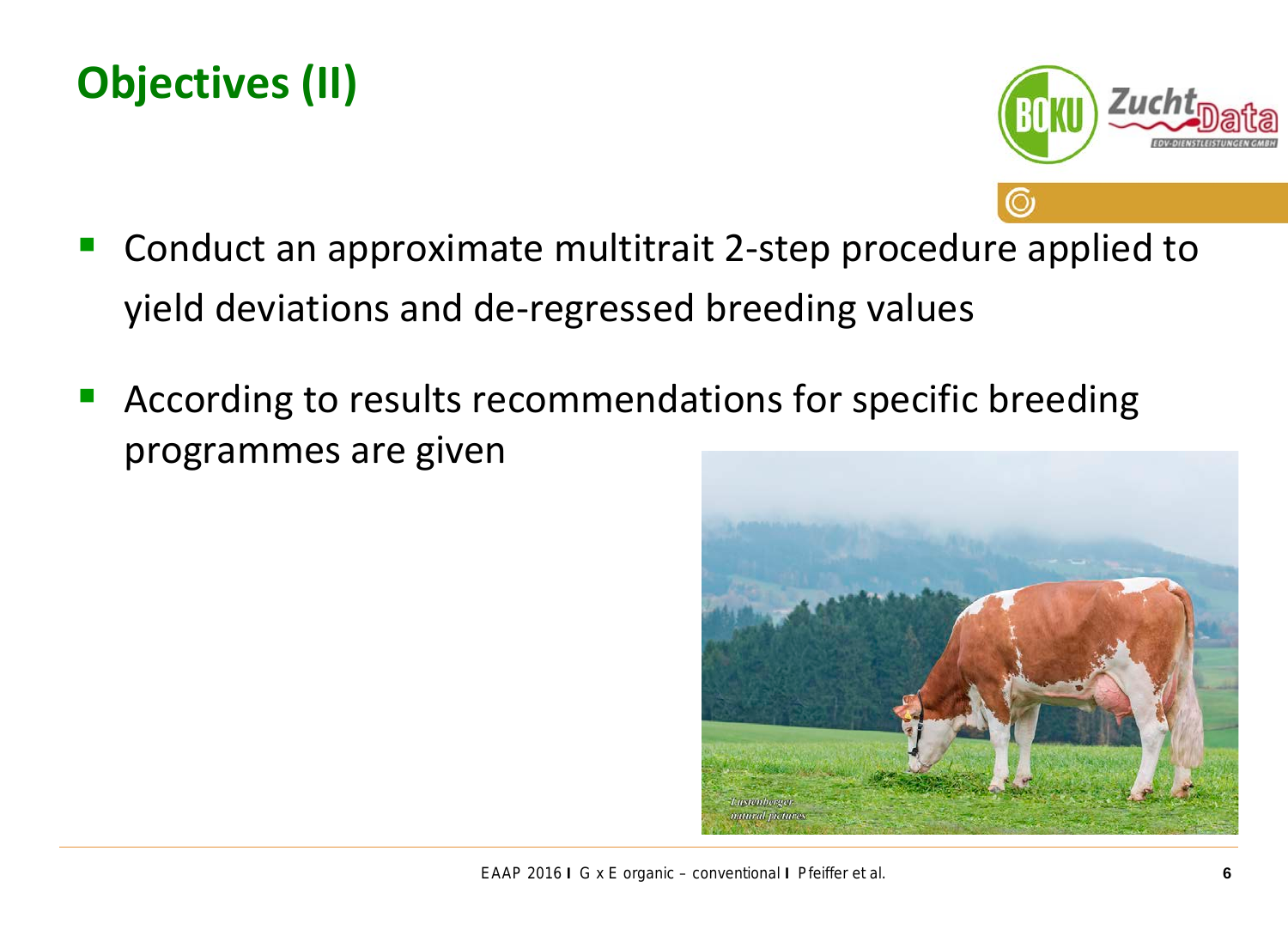#### **Materials & methods**



#### Data basis

- **Austrian Fleckvieh cow population**
- **Maximum 25% non-Fleckvieh-gene proportion**
- **All 10 traits recorded**
- Born between 2004 and 2010
- **Known parents**
- Organic (**Organic**) conventional low (**ConL**) conventional high (**ConH**)
- Grouping according to the herd-year-effect (**HYE**) for milk yield
	- **Indicator for farm management**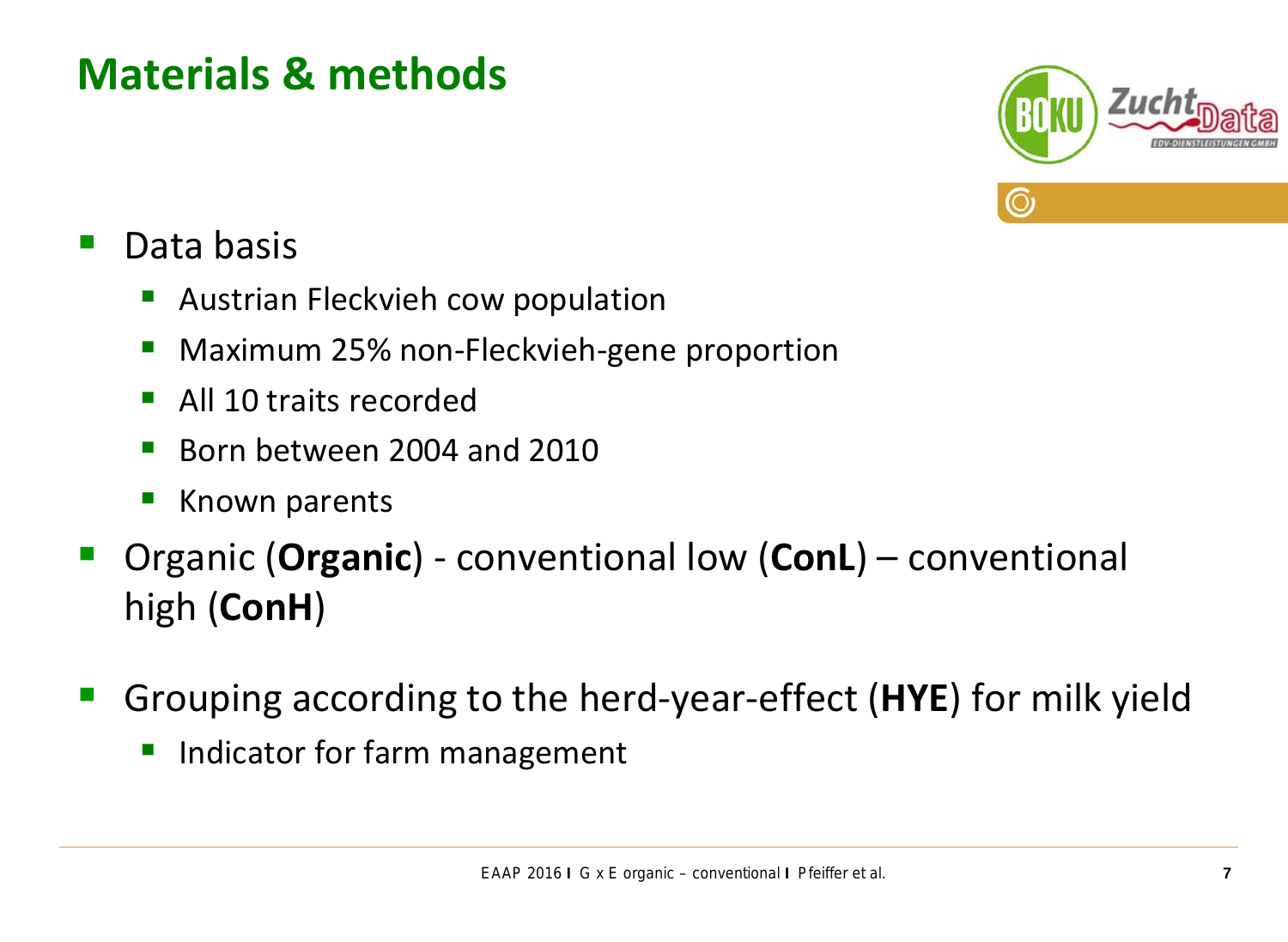#### **Summary of the production systems**



|                                   | <b>Organic</b>  | <b>ConL</b>     | <b>ConH</b>     |
|-----------------------------------|-----------------|-----------------|-----------------|
| Animals (n)                       | 14,503          | 25,000          | 25,000          |
| Farms (n)                         | 1,700<br>952    |                 | 971             |
| <b>Range HYE</b><br>$(1st$ lact.) | $3,154 - 8,446$ | $3,003 - 5,428$ | $6,436 - 8,480$ |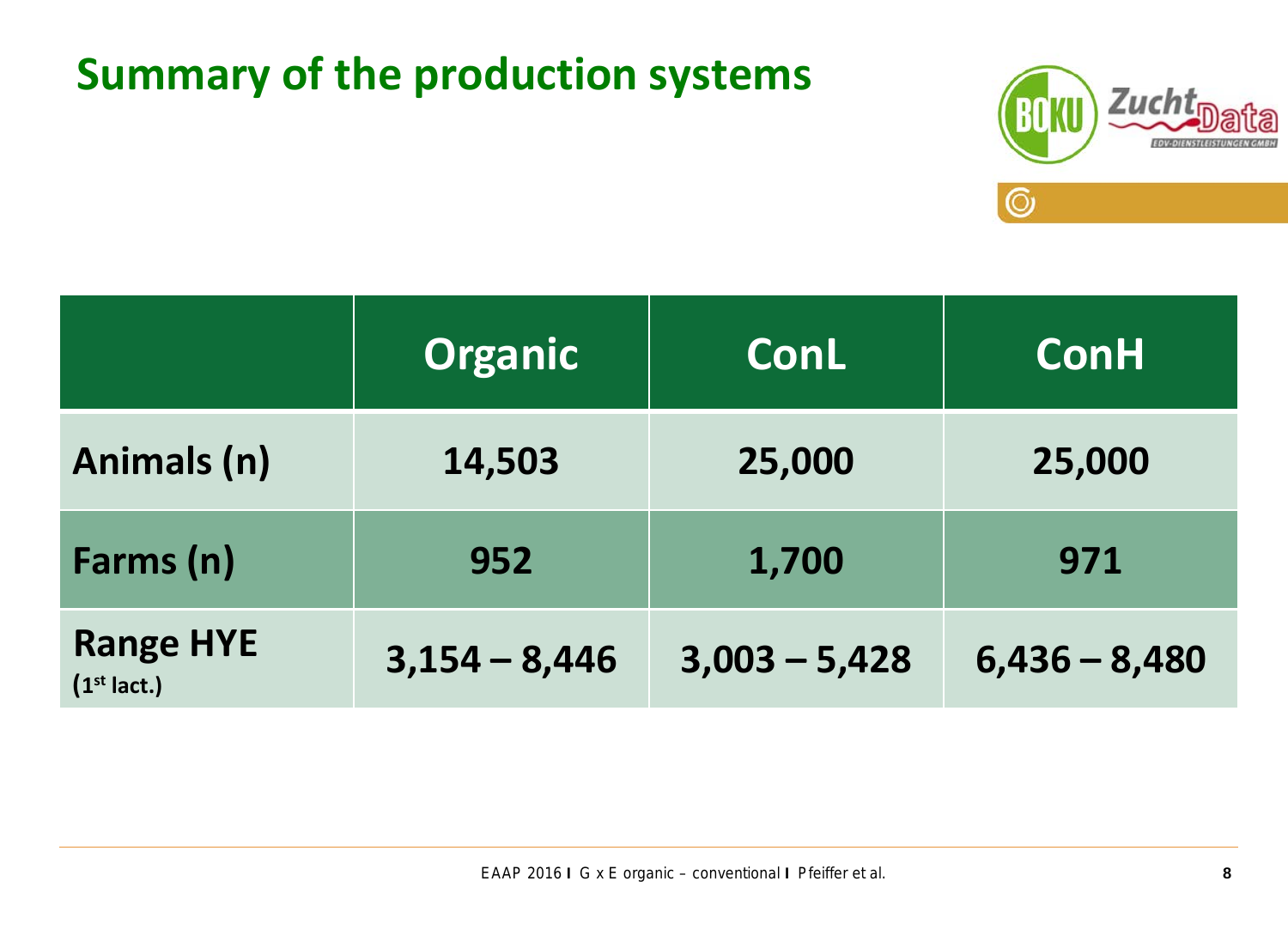#### **Summary of the production systems**



| <b>Trait</b>        | <b>Organic</b> | <b>ConH</b><br><b>ConL</b> |       |
|---------------------|----------------|----------------------------|-------|
| Milk kg (1st lact.) | 5,668          | 5,466                      | 7,624 |
| <b>LONG d</b>       | 1,027          | 1,034                      | 1,007 |
| <b>SCS</b>          | 1.85           | 2.02                       | 1.88  |
| <b>CM %</b>         | 3.46           | 5.39                       | 4.48  |
| <b>MF %</b>         | 0.14           | 0.18                       | 0.09  |
| EFD %               | 2.58           | 3.10                       | 2.95  |
| <b>CO %</b>         | 2.34           | 4.41                       | 3.42  |
| <b>NR56 %</b>       | 69.2           | 67.9                       | 64.1  |
| FLI d               | 30.6           | 42.0                       | 32.9  |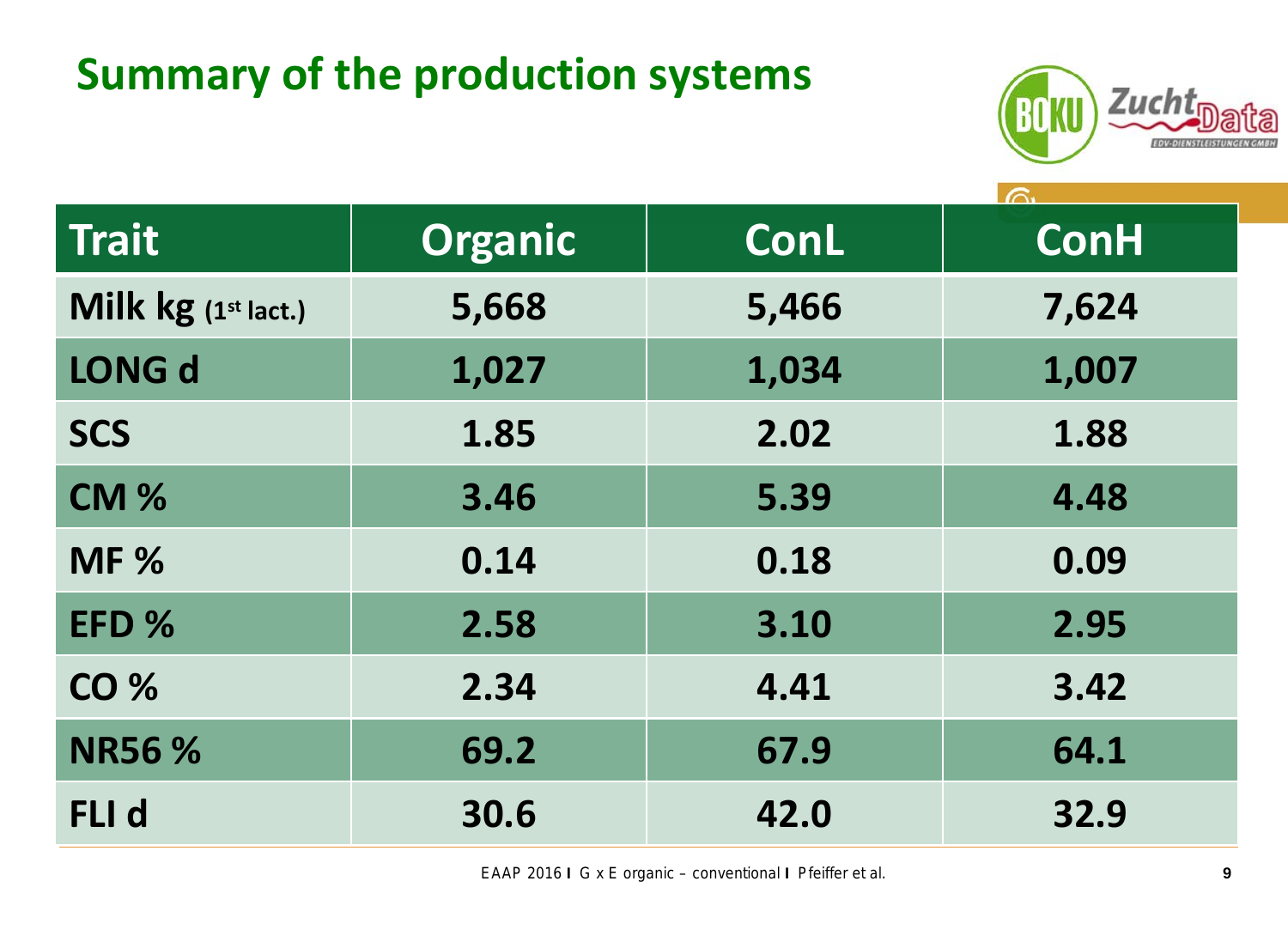#### **Approximate multitrait 2-step procedure**



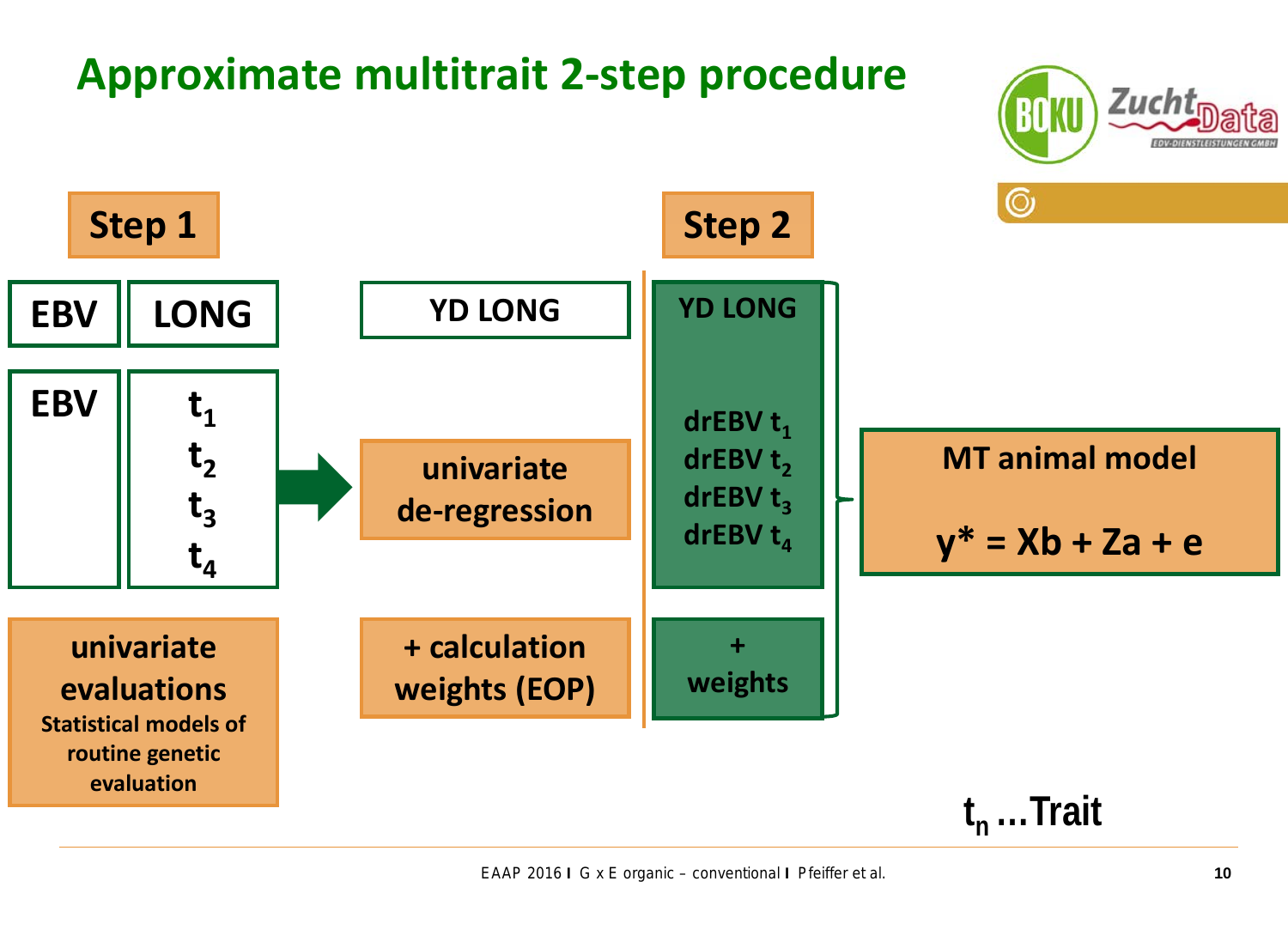#### **Model for estimating G x E**



**Bivariate linear animal model** 

$$
y^* = Xb + Za + e
$$

#### **Threshold**

Considerable G x E if  $r_a < 0.80$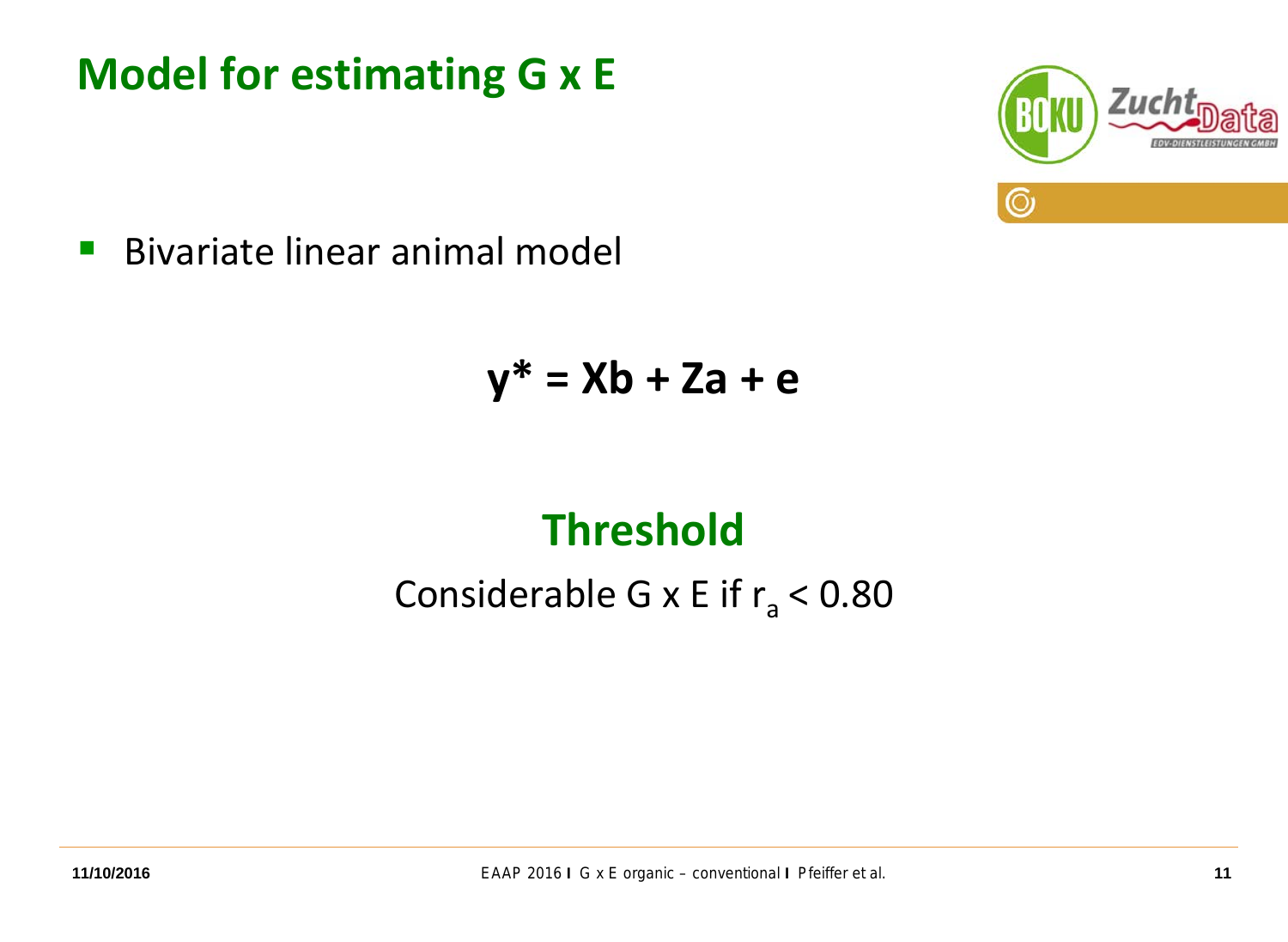#### **Results and Discussion (I)**



|             | <b>Organic - ConL</b> | <b>Organic - ConH</b> | <b>ConL - ConH</b> |
|-------------|-----------------------|-----------------------|--------------------|
| Milk kg     | 0.983a                | 0.973a                | 0.982a             |
| <b>PERS</b> | 0.990                 | 0.993                 | 0.956a             |
|             |                       |                       |                    |
|             |                       |                       |                    |
|             |                       |                       |                    |
|             |                       |                       |                    |
|             |                       |                       |                    |
|             |                       |                       |                    |
|             |                       |                       |                    |
|             |                       |                       |                    |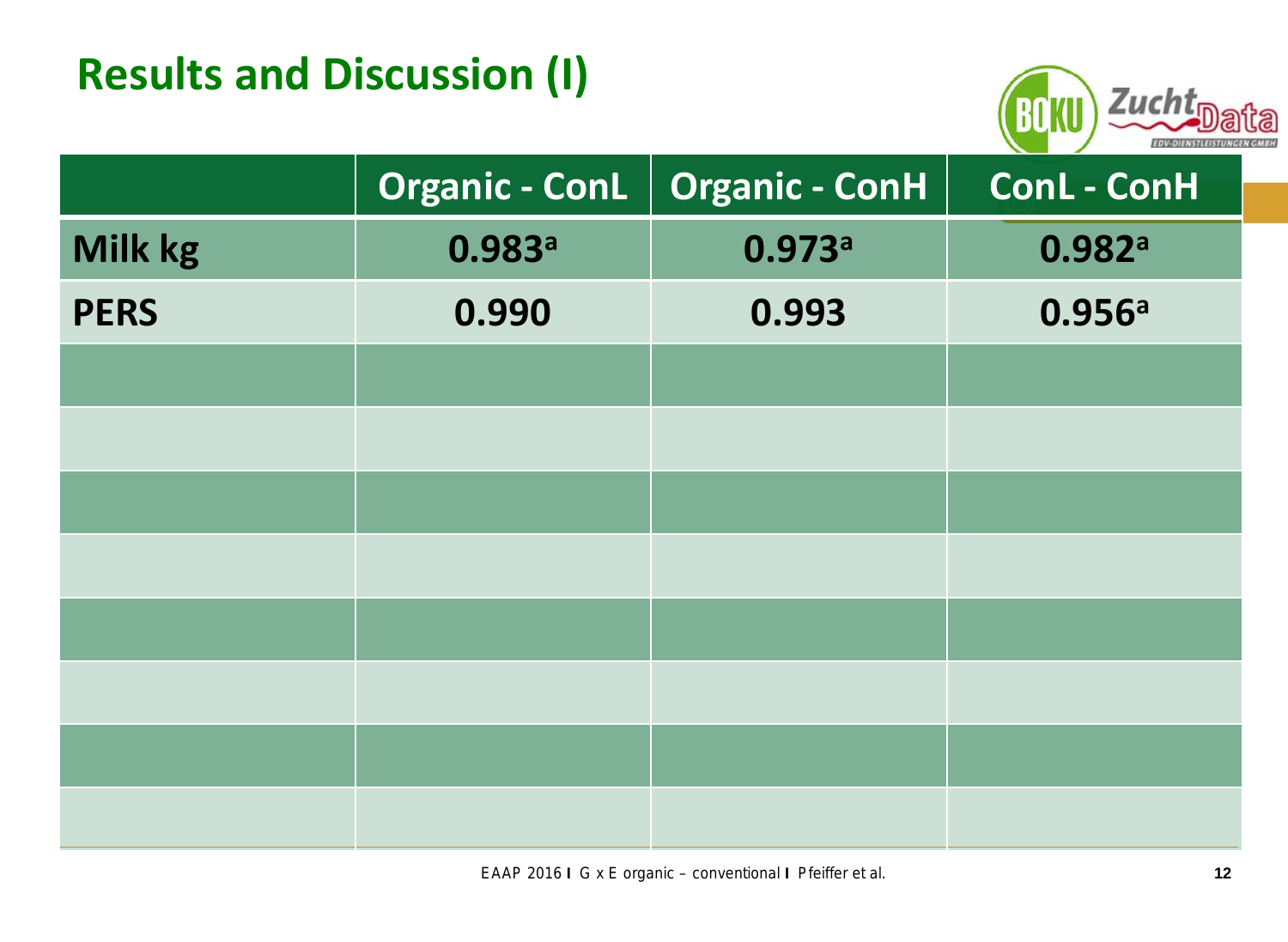#### **Results and Discussion (II)**



|                | <b>Organic - ConL</b> | <b>Organic - ConH</b> | <b>ConL - ConH</b> |
|----------------|-----------------------|-----------------------|--------------------|
| <b>Milk kg</b> | 0.983 <sup>a</sup>    | 0.973 <sup>a</sup>    | 0.982 <sup>a</sup> |
| <b>PERS</b>    | 0.990                 | 0.993                 | 0.956a             |
| <b>LONG d</b>  | 0.968                 | 0.934                 | 0.886              |
|                |                       |                       |                    |
|                |                       |                       |                    |
|                |                       |                       |                    |
|                |                       |                       |                    |
|                |                       |                       |                    |
|                |                       |                       |                    |
|                |                       |                       |                    |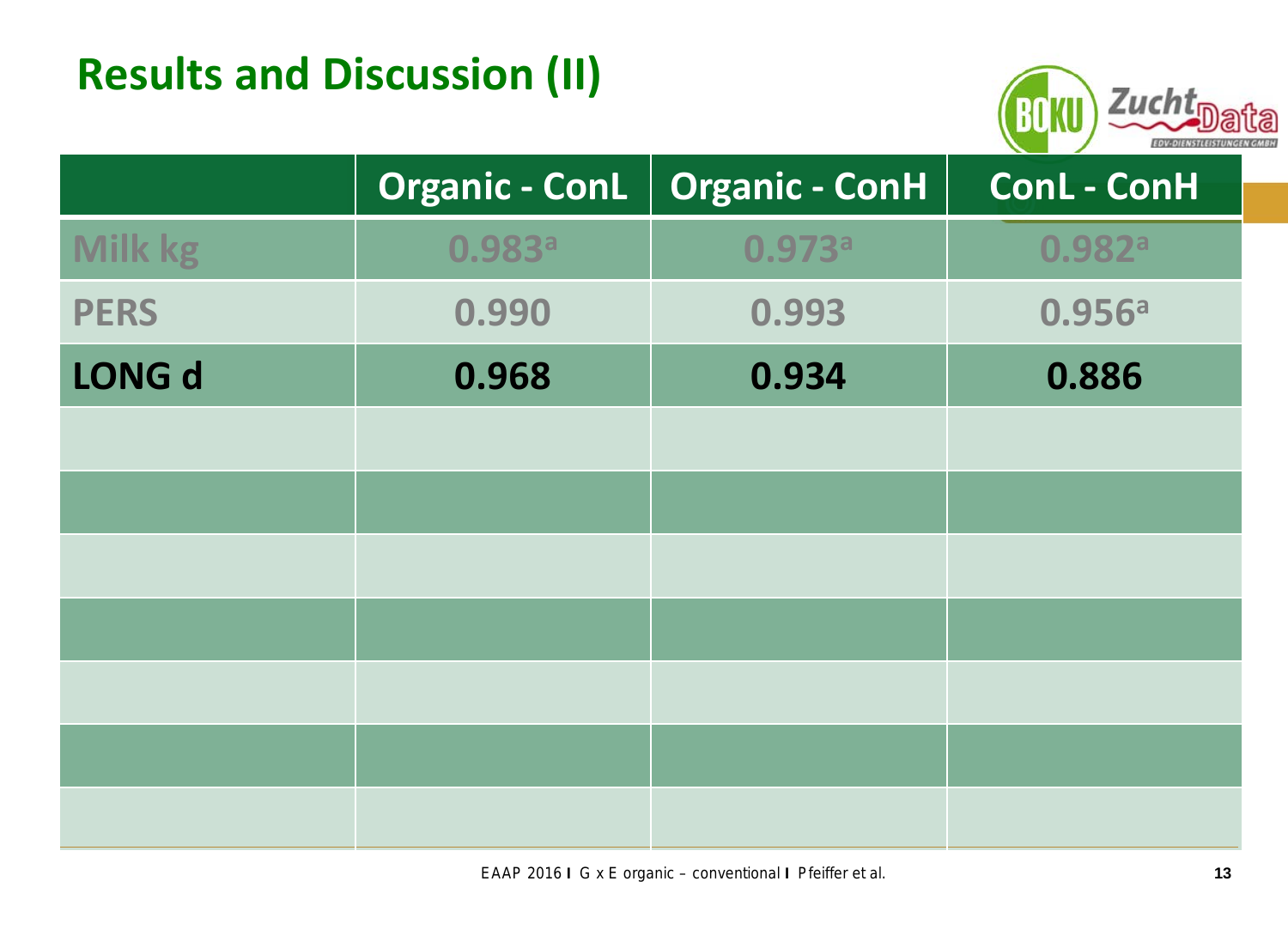#### **Results and Discussion (III)**



|                | <b>Organic - ConL</b> | <b>Organic - ConH</b> | ConL - ConH        |  |
|----------------|-----------------------|-----------------------|--------------------|--|
| <b>Milk kg</b> | 0.983 <sup>a</sup>    | 0.973a                | 0.982 <sup>a</sup> |  |
| <b>PERS</b>    | 0.990                 | 0.993                 | 0.956a             |  |
| LONG d         | 0.968                 | 0.934                 | 0.886              |  |
| <b>SCS</b>     | 0.941a<br>0.962       |                       | 0.996              |  |
|                |                       |                       |                    |  |
|                |                       |                       |                    |  |
|                |                       |                       |                    |  |
|                |                       |                       |                    |  |
|                |                       |                       |                    |  |
|                |                       |                       |                    |  |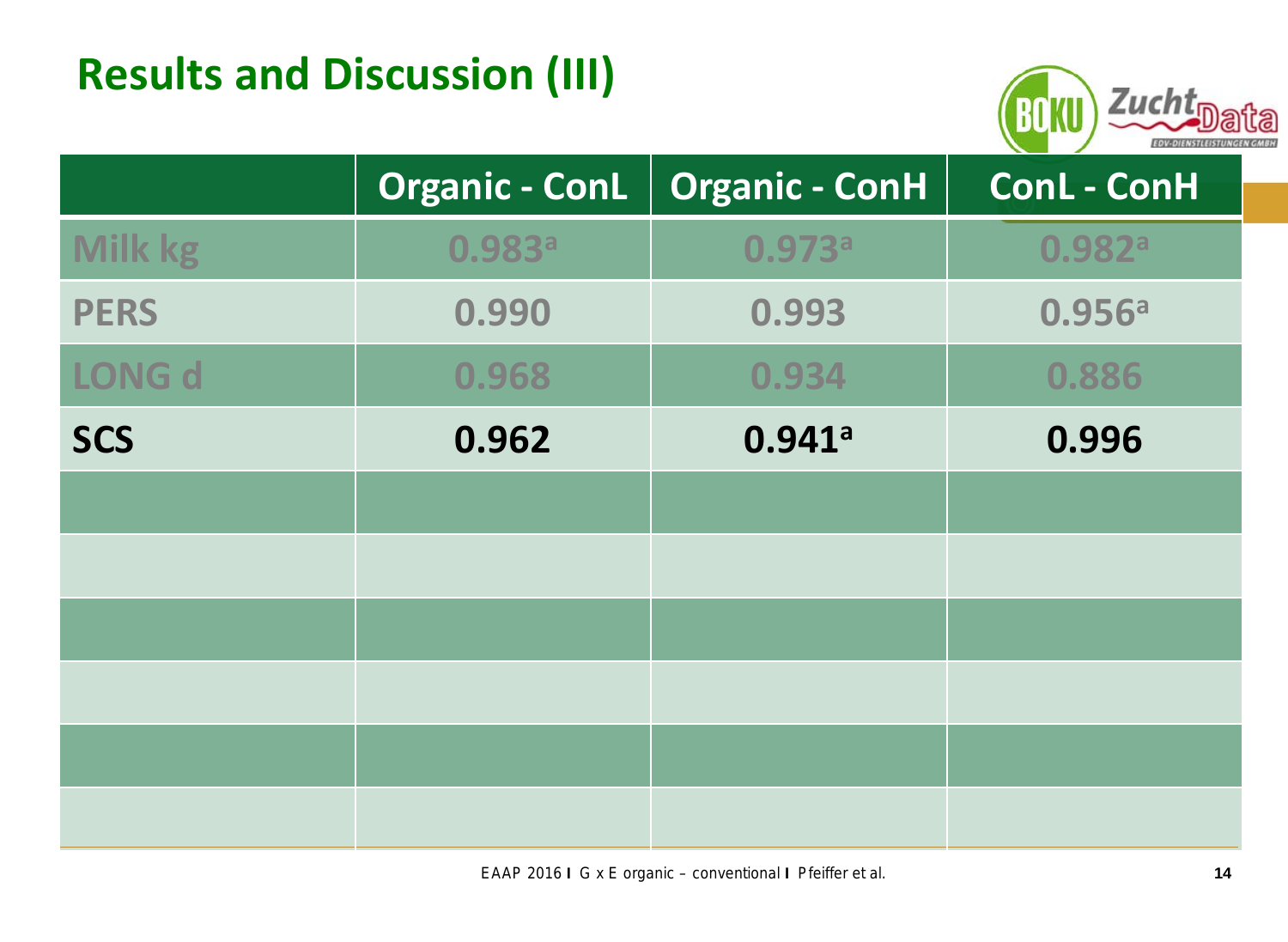#### **Results and Discussion (IV)**



|                | <b>Organic - ConH</b><br>Organic - ConL |        | ConL - ConH        |  |
|----------------|-----------------------------------------|--------|--------------------|--|
| <b>Milk kg</b> | 0.983 <sup>a</sup>                      | 0.973a | 0.982 <sup>a</sup> |  |
| <b>PERS</b>    | 0.990<br>0.993                          |        | 0.956a             |  |
| <b>LONG d</b>  | 0.968                                   | 0.934  | 0.886              |  |
| <b>SCS</b>     | 0.962                                   | 0.941a | 0.996              |  |
| <b>CM %</b>    | 0.952                                   | 1.000  | 0.987              |  |
| <b>MF %</b>    | 1.000                                   | 0.966  | 0.912              |  |
| EFD %          | 1.000                                   | 1.000  | 0.936a             |  |
| <b>CO %</b>    | 1.000                                   | 1.000  | 1.000              |  |
|                |                                         |        |                    |  |
|                |                                         |        |                    |  |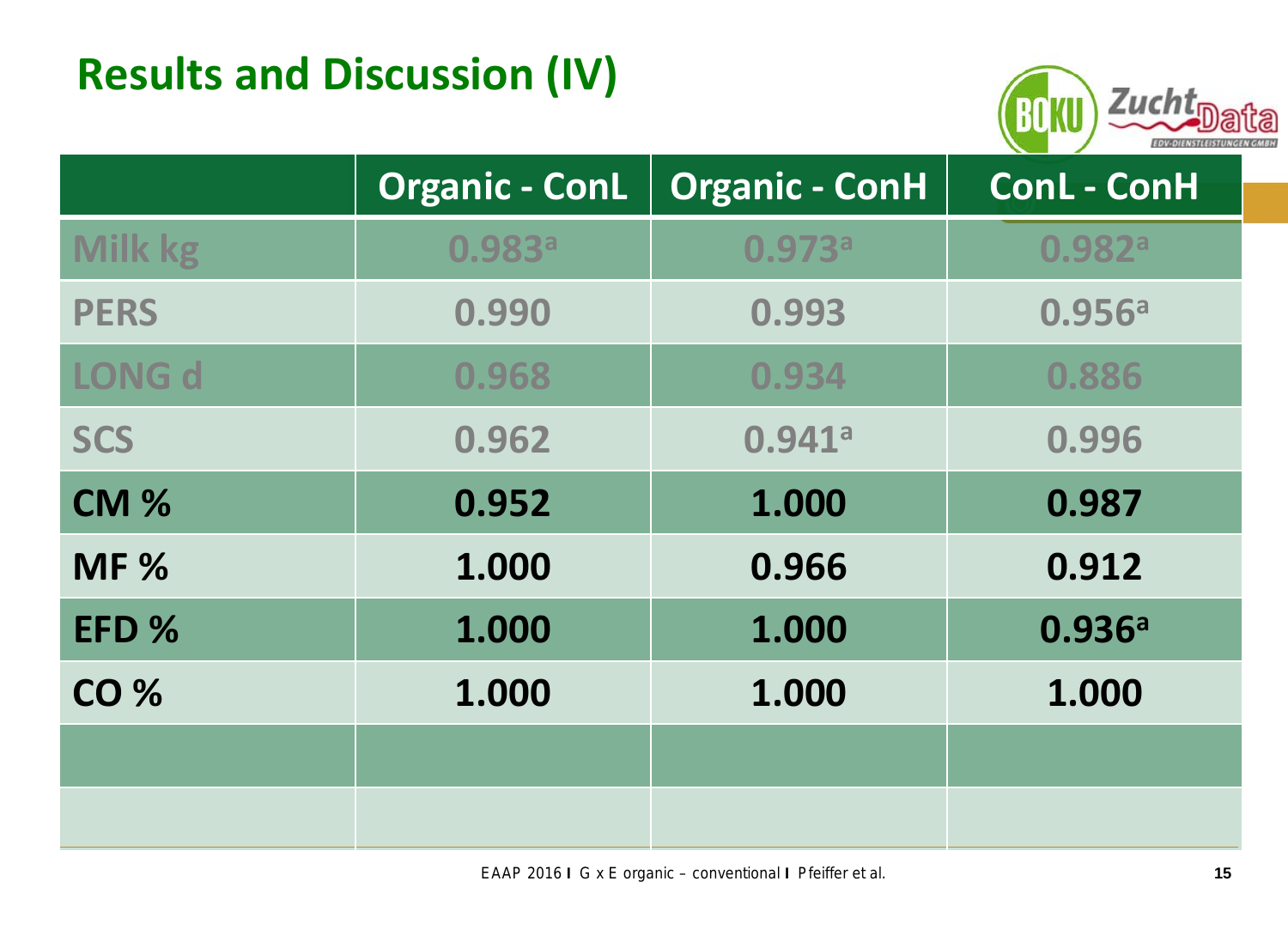#### **Results and Discussion (V)**



|                 | <b>Organic - ConL</b> | <b>Organic - ConH</b> |                    |
|-----------------|-----------------------|-----------------------|--------------------|
| <b>Milk kg</b>  | 0.983 <sup>a</sup>    | 0.973a                | 0.982 <sup>a</sup> |
| <b>PERS</b>     | 0.990                 | 0.993                 | 0.956a             |
| <b>LONG d</b>   | 0.968                 | 0.934                 | 0.886              |
| <b>SCS</b>      | 0.962                 | 0.941a                | 0.996              |
| CM <sub>%</sub> | 0.952                 | 1.000                 | 0.987              |
| <b>MF %</b>     | 1.000                 | 0.966                 | 0.912              |
| EFD %           | 1.000                 | 1.000                 | 0.936a             |
| <b>CO %</b>     | 1.000                 | 1.000                 | 1.000              |
| <b>NR56 %</b>   | 0.991                 | 0.890                 | 0.936              |
| <b>FLI</b> d    | 0.903                 | 0.935                 | 0.954              |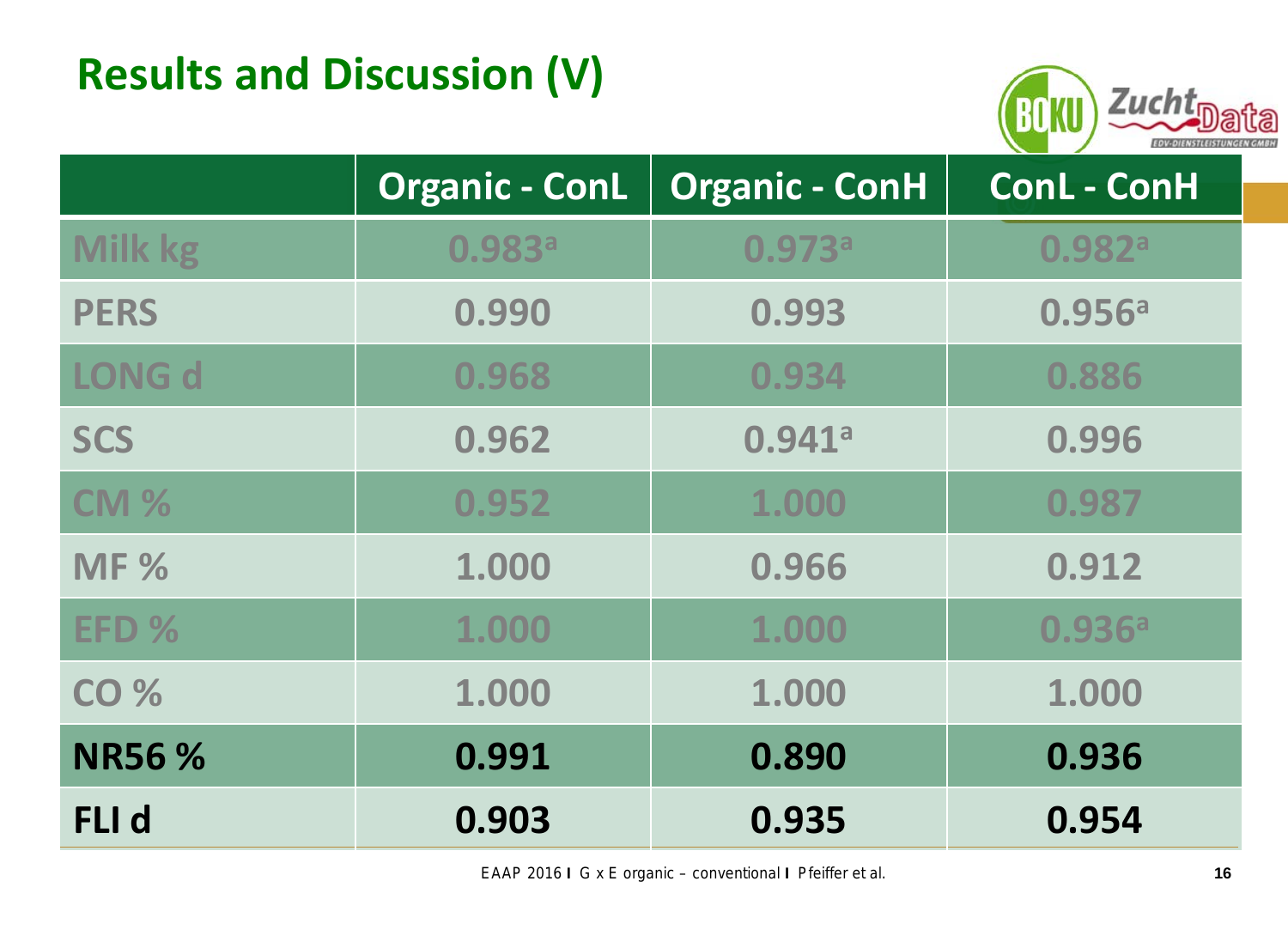#### **Conclusions**



- Applied procedure was **feasible**
- **High genetic correlations** between defined PS
- **Similar** production environments and farm managements
- **Slight** G x E for **milk yield**
- **Numerically** more pronounced for **functional longevity** and **non-return rate 56 cows,** but **not significantly different** from **unity**
- *Different* **breeding objectives** are currently *not* **needed**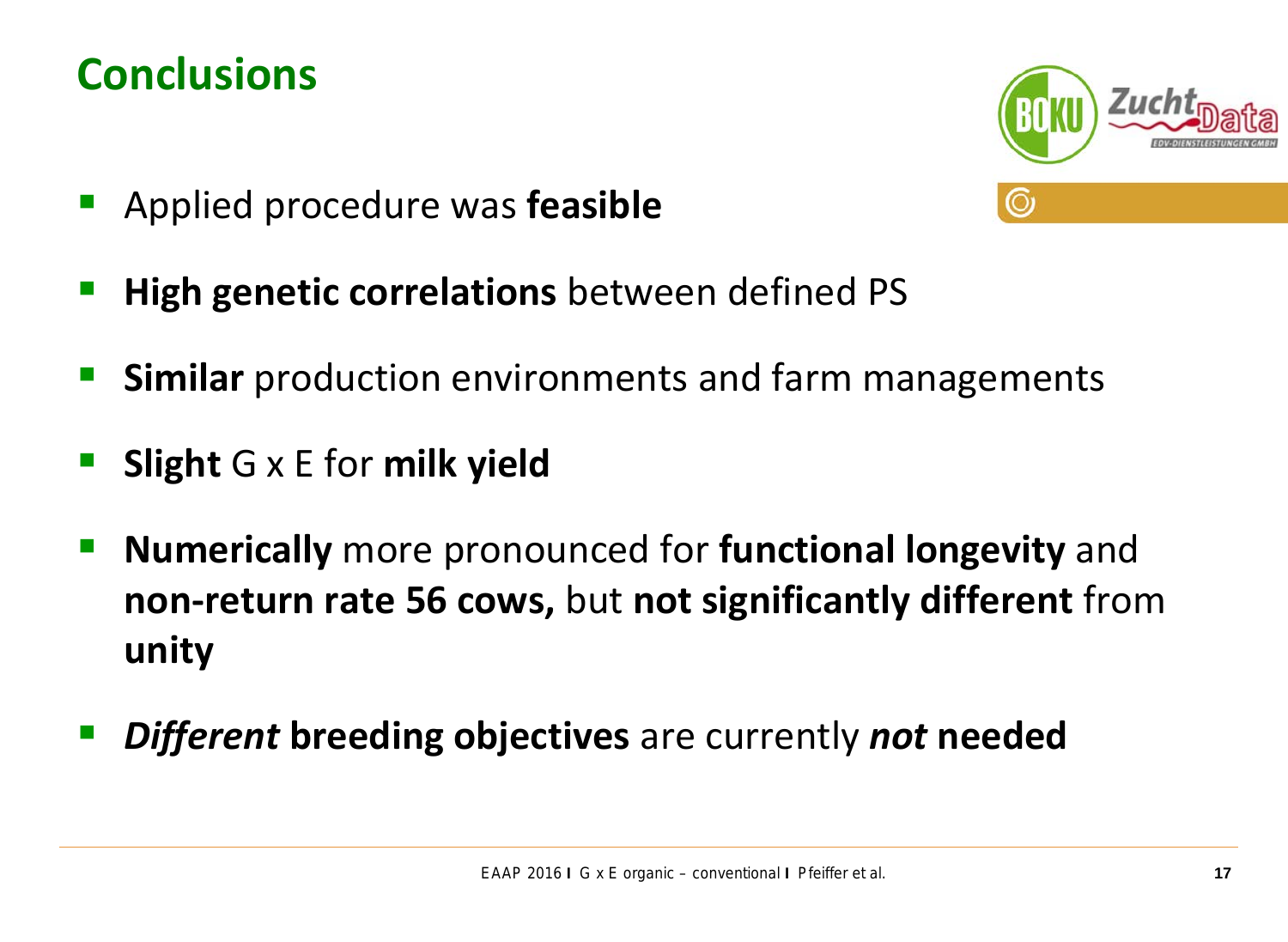# **Thank you for your attention!**

TER FINAL PROPERTY

**RINDERZUCHT AUSTRIA**

**Thanks to B.** 

**Fuerst-Waltl for** 

**presenting. Mean** 

**questions to me!**

**Special thanks MINISTERIUM to Reiner FÜR EIN Emmerling LEBENSWERTES from LfL Grub** ÖSTERKEICH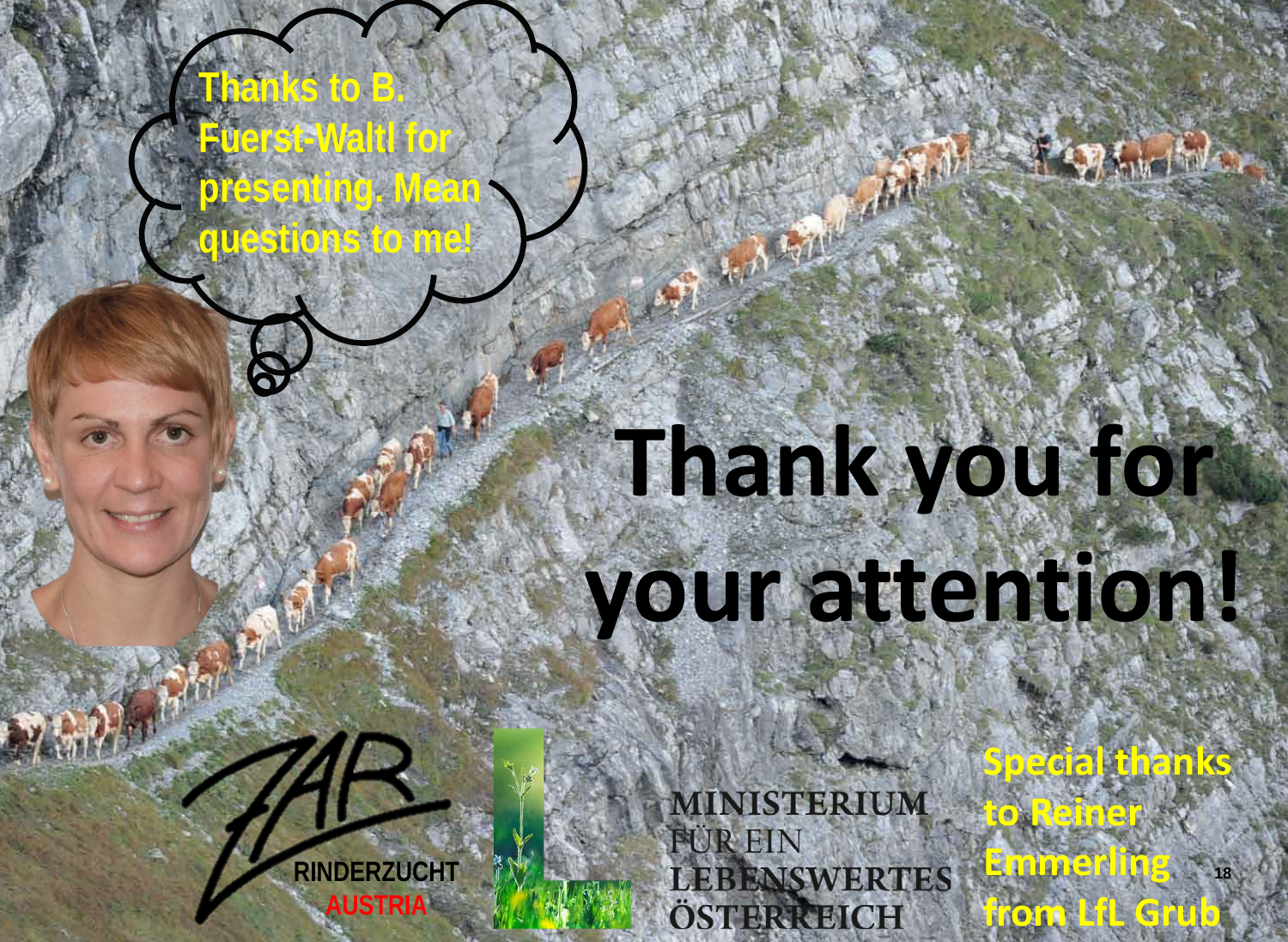#### **Number of AI bulls used in each PS**



|                | <b>Organic</b> | <b>ConL</b> | <b>ConH</b> |
|----------------|----------------|-------------|-------------|
| <b>Organic</b> | 1,569          | 1,275       | 1,164       |
| ConL           |                | 1,808       | 1,349       |
| <b>ConH</b>    |                |             | 1,660       |